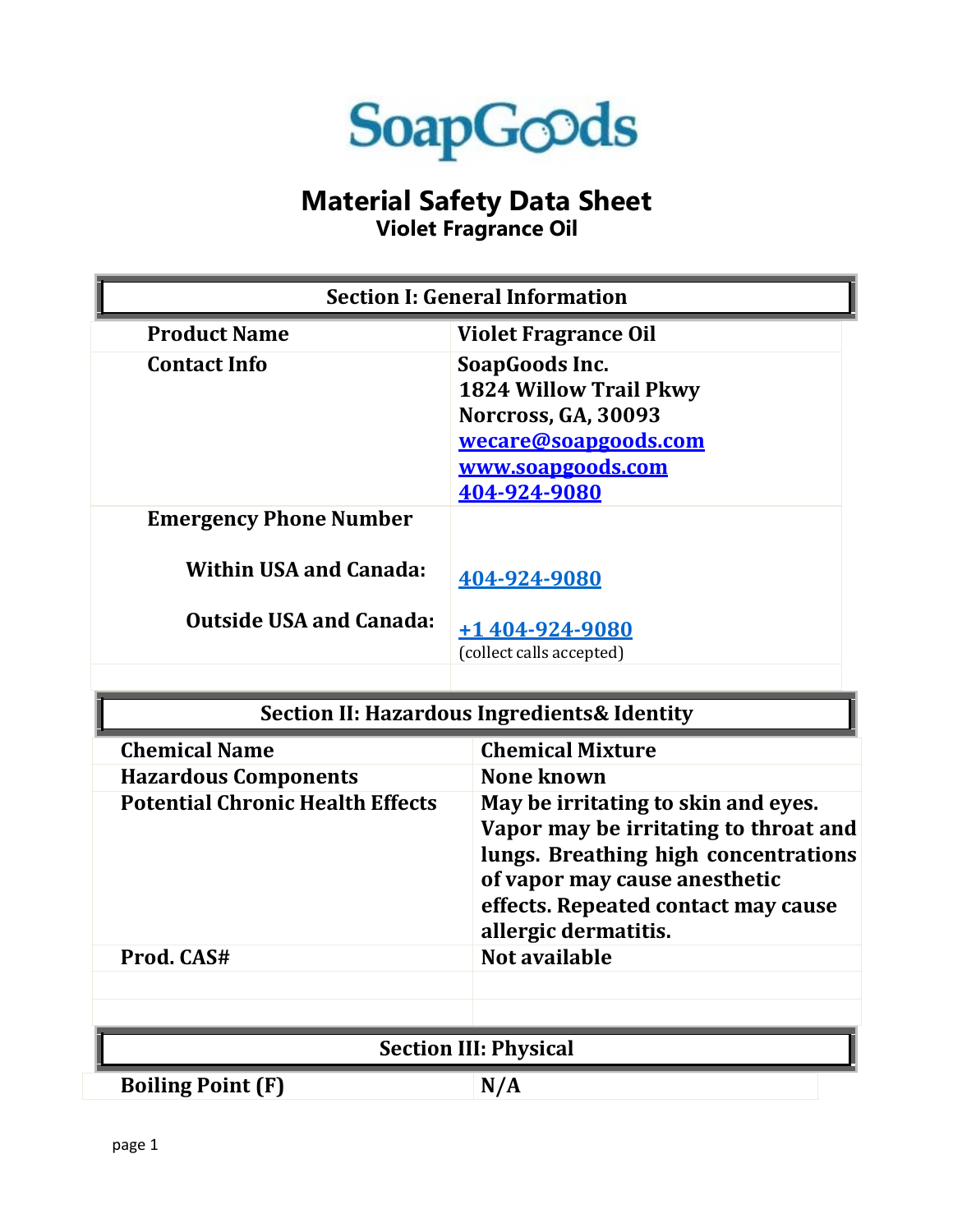| <b>Freezing Point (F)</b>    | N/A                  |
|------------------------------|----------------------|
| Volatility/Vol (%)           | N/A                  |
| <b>Melting Point</b>         | N/A                  |
| <b>Vapor Pressure</b>        | N/A                  |
| <b>Vapor Density (air=1)</b> | N/A                  |
| Solubility in H 0            | Insoluble            |
| <b>Appearance / Odor</b>     | <b>Yellow liquid</b> |
| Specific Gravity @ 25°C      | 1.021                |
| <b>Evaporation Rate</b>      | N/A                  |
| pH                           | N/A                  |
|                              |                      |

| <b>Section IV: Fire and Explosion Hazard Data</b> |                                                                           |  |
|---------------------------------------------------|---------------------------------------------------------------------------|--|
| <b>Flash Point</b>                                | $>200$ °F                                                                 |  |
| <b>Lower Flame Limit</b>                          | N/A                                                                       |  |
| <b>Higher Flame Limit</b>                         | N/A                                                                       |  |
| <b>Extinguish Media for Fire</b>                  | Fog, Co2, Foam, and Dry<br><b>Chemical</b>                                |  |
| <b>Special Firefighting Procedure</b>             | <b>Self-contained breathing</b><br>apparatus, and protective<br>clothing. |  |
| <b>Unusual Fire Hazard</b>                        | <b>None</b>                                                               |  |
| <b>Section V: Health Hazard Data</b>              |                                                                           |  |

## **Section V: Health Hazard Data**

| Section V: Health Hazard Data |                                                                                |
|-------------------------------|--------------------------------------------------------------------------------|
| <b>First Aid Procedures:</b>  |                                                                                |
| <b>Inhalation</b>             | Remove person to ventilated<br>area and follow normal first aid<br>procedures. |
| <b>Skin Contact</b>           | Wash with soap and water.                                                      |
| <b>Eye Contact</b>            | Wash eyes by normal first aid<br>procedures.                                   |
| Ingestion                     | If swallowed, dilute with 16 oz.<br>of water or milk. Contact<br>physician.    |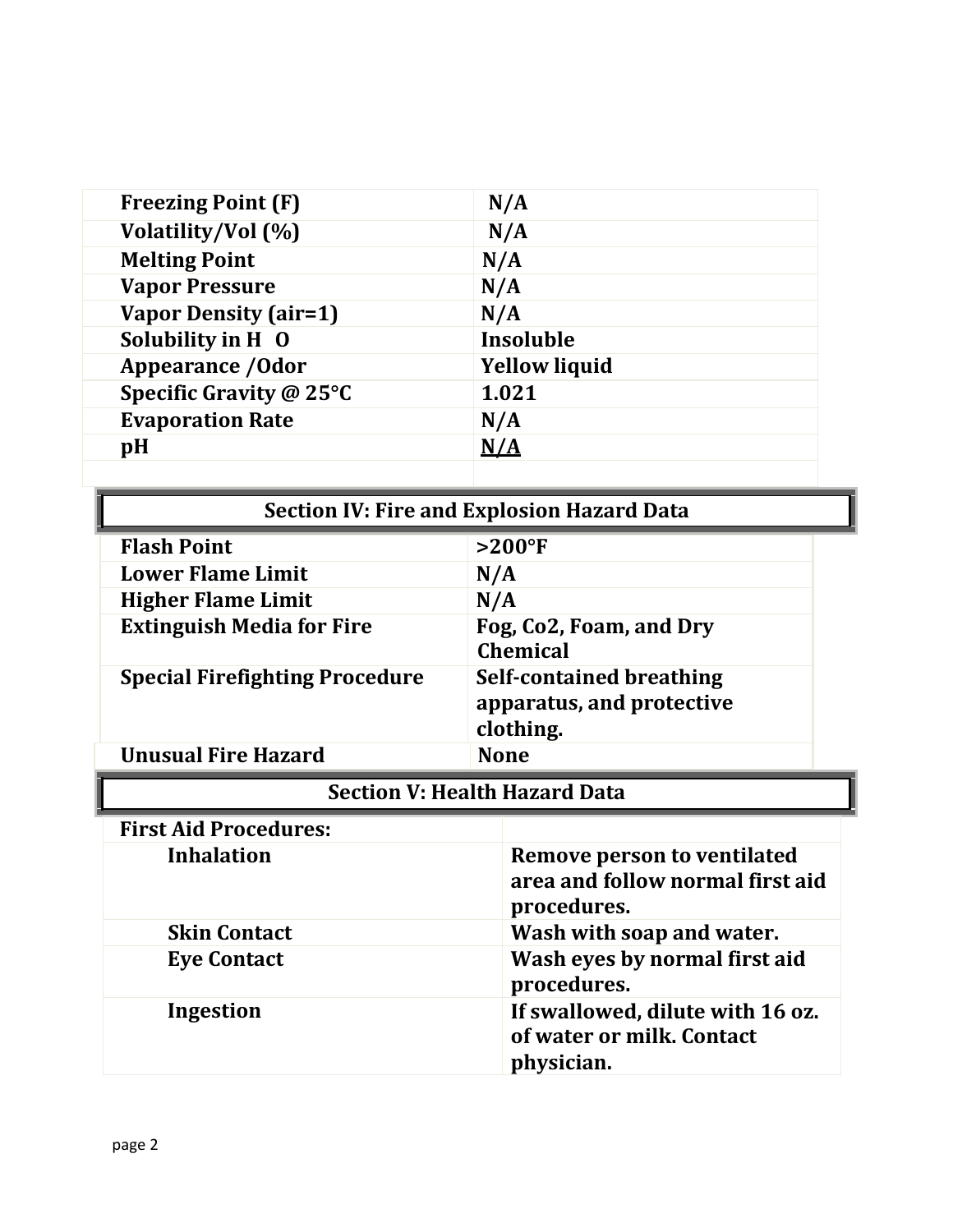|                                                     | <b>Section VI: Reactivity Data</b>                                                                                                                   |  |
|-----------------------------------------------------|------------------------------------------------------------------------------------------------------------------------------------------------------|--|
| <b>Chemical Stability</b>                           | <b>Normally stable</b>                                                                                                                               |  |
| <b>Conditions to Avoid</b>                          | Open flame, excessive heat or cold                                                                                                                   |  |
| <b>Incompatible Materials</b>                       | <b>Strong oxidizing agents</b>                                                                                                                       |  |
| <b>Decomposition Products</b>                       | <b>Carbon monoxide and carbon</b>                                                                                                                    |  |
|                                                     | dioxide                                                                                                                                              |  |
| <b>Hazardous Polymerization</b>                     | Will not occur                                                                                                                                       |  |
| <b>Section VII: Spill or Leak Procedure</b>         |                                                                                                                                                      |  |
| <b>For Spill</b>                                    | Small spills: Wipe up with paper rags<br>and place contaminated items in<br>closed metal container.<br>Large spills: use non-flammable<br>absorbent. |  |
| <b>Waste Disposal Method</b>                        | Follow local, state, and federal laws.                                                                                                               |  |
| <b>Section VIII: Special Protection</b>             |                                                                                                                                                      |  |
| <b>Respiratory Protection</b><br><b>Ventilation</b> | As with all materials avoid casual<br>breathing of vapors.<br>Local exhaust is recommended to                                                        |  |
|                                                     | avoid casual breathing of vapors.                                                                                                                    |  |
| <b>Protective Gloves</b>                            | Wear gloves to avoid skin contact.                                                                                                                   |  |
| <b>Other Protective Equipment</b>                   | Use OSHA approved safety glasses.<br><b>Follow good manufacturing</b><br>practice.                                                                   |  |
| <b>Handling &amp; Storage</b>                       | Apply according to good<br>manufacturing and industrial<br>hygiene practices. Store in cool dry<br>area in closed containers.                        |  |
| <b>Section IX: Special Precautions</b>              |                                                                                                                                                      |  |
| <b>Hazard Class</b>                                 | N/A                                                                                                                                                  |  |
| <b>DOT Shipping Name</b>                            | Not regulated                                                                                                                                        |  |
| <b>Reportable Quantity (RQ)</b>                     | N/A                                                                                                                                                  |  |
| <b>UN Number</b>                                    | N/A                                                                                                                                                  |  |